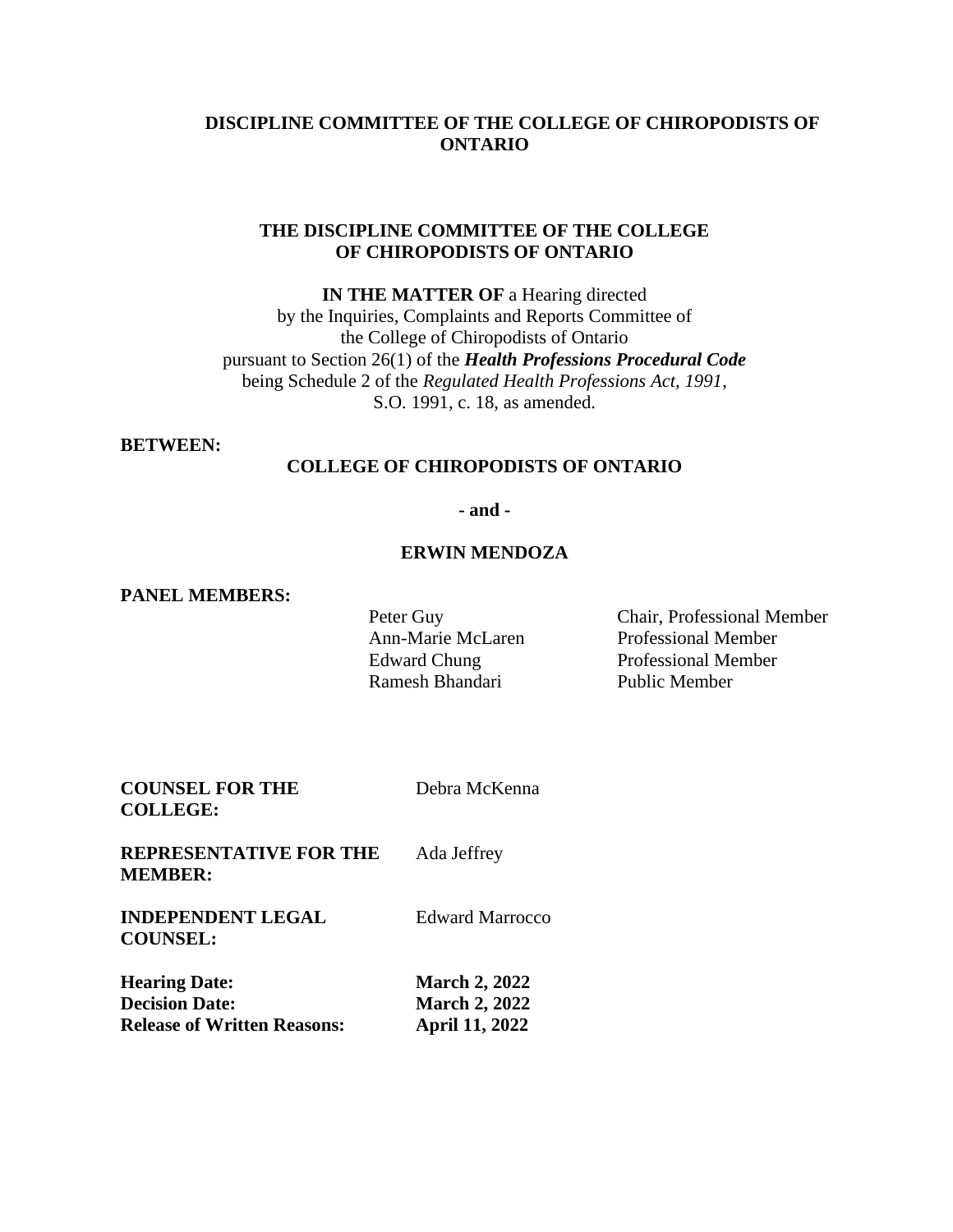#### **DECISION AND REASONS**

This matter came on for hearing before a panel of the Discipline Committee on March 2, 2022. With the consent of the parties, the matter was heard electronically.

### The Allegations

- 1. The allegations against the Member were set out in a Notice of Hearing, dated November 8, 2021. The Notice of Hearing can be found at Tab 1 of Exhibit 1 and the allegations contained in it are as follows:
	- 1. Erwin Mendoza ("**Mr. Mendoza**" or the "**Member**") was at all material times a registered member of the College.
	- 2. It is alleged that, during the period from approximately March 2021 to May 2021 (the "**Relevant Period**"), the Member engaged in conduct that constitutes professional misconduct pursuant to the following:
		- (a) Clause 51 (1 )(c) of the *Health Professions Procedural Code*, *being Schedule 2 to the Regulated Health Professions Act, 1991* and as defined in one or more of the following paragraphs of section 1 of the *Professional Misconduct Regulation* (0. Reg. 750/93) under the *Chiropody Act, 1991*:
			- (i) paragraph 2 failing to meet or contravening a standard of practice of the profession) and, in particular, the College's standards pertaining to:
				- a. Assessment and Management;
				- b. Patient Relations;
				- c. Records; and/or
				- d. Prescription Custom Foot Orthoses;
			- (ii) paragraph 10 practising the profession while the member is in a conflict of interest;
			- (ii) paragraph 17 failing to keep records as required by the regulations;
			- (iv) paragraph 18 falsifying a record relating to the member's practice;
			- (v) paragraph 20 signing or issuing, in the member's professional capacity, a document that contains a false or misleading statement;
			- (vi) paragraph 21 submitting an account or charge for services that the member knows is false or misleading;
			- (vii) paragraph 30 contravening the *Chiropody Act, 1991*, the *Regulated Health Professions Act, 1991*, or the regulations under either of those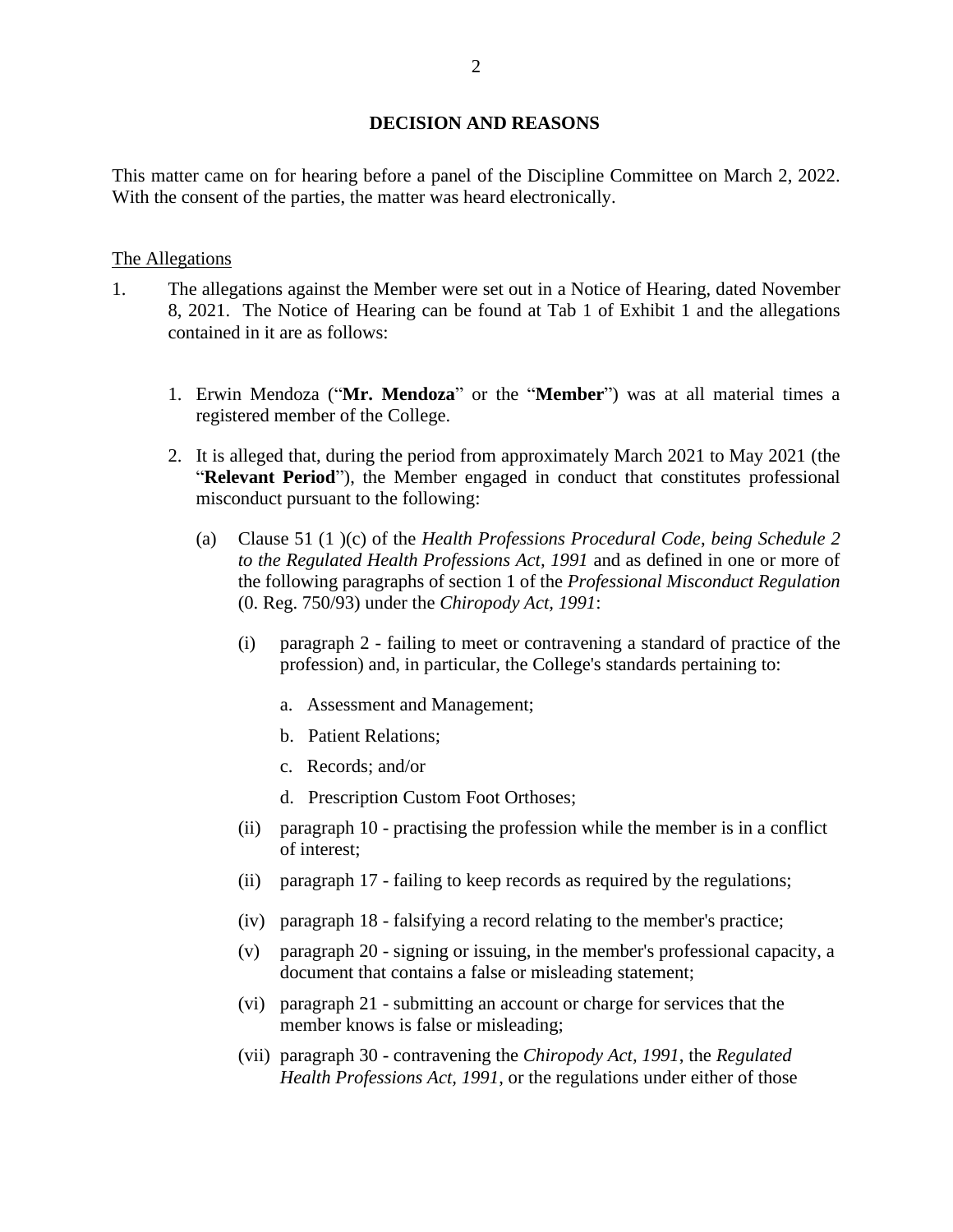Acts: specifically, Ontario Regulation 203/94 under the *Chiropody Act, 1991*, and, in particular, Advertising (Part II) and/or Records (Part Ill);

(viii) paragraph 33 - engaging in conduct or performing an act, in the course of practising the profession that, having regard to all the circumstances, would reasonably be regarded by members as disgraceful, dishonourable, or unprofessional.

Particulars of the Allegations

- A. Overview
	- 1. At all times material to the allegations, the Member was registered with the College to practise chiropody in Ontario. He was first registered on or about September 3, 2004.
	- 2. During the Relevant Period, the Member practised at the Cordasco Chiropractic Clinic, located at 4407 Montrose Road, in Niagara Falls, Ontario (the "Clinic"). The Member was the only chiropodist practising at the Clinic and he worked at the Clinic one day a week.
	- 3. During the Relevant Period, the Member also practised at the following locations:
		- Toronto Western Hospital, 440 Bathurst Street, Toronto, Ontario
		- Belmont House Retirement Home, 5 Belmont Street, Toronto, Ontario
- B. Manulife Complaint
	- 4. On or about May 28, 2021, the College received a complaint from Manulife about the Member (the "Complaint").
	- 5. As described in the Complaint, on or about July 18, 2019, a Manulife investigator (using the alias "Colin Baker") attended at the Clinic and was examined by Dr. Anthony Papetti - a chiropractor.
	- 6. During the examination, Mr. Baker inquired about obtaining free shoes with his orthotics. Mr. Baker was advised by Dr. Papetti that the Clinic did not provide free shoes anymore because insurance companies were delisting providers for doing so. As a result, the Clinic had changed its practice and now offered shoes at a discounted price.
	- 7. On or about March 13, 2020, Mr. Baker contacted the Clinic again to inquire whether the same offer was still available - that is, the ability to obtain discounted shoes with the purchase of orthotics.
	- 8. Mr. Baker was informed by Clinic staff that the offer was still available and Mr. Baker was provided with instructions on how to choose his shoes from the Atlas Orthotics Lab website - the manufacturer from whom the Clinic ordered orthotics.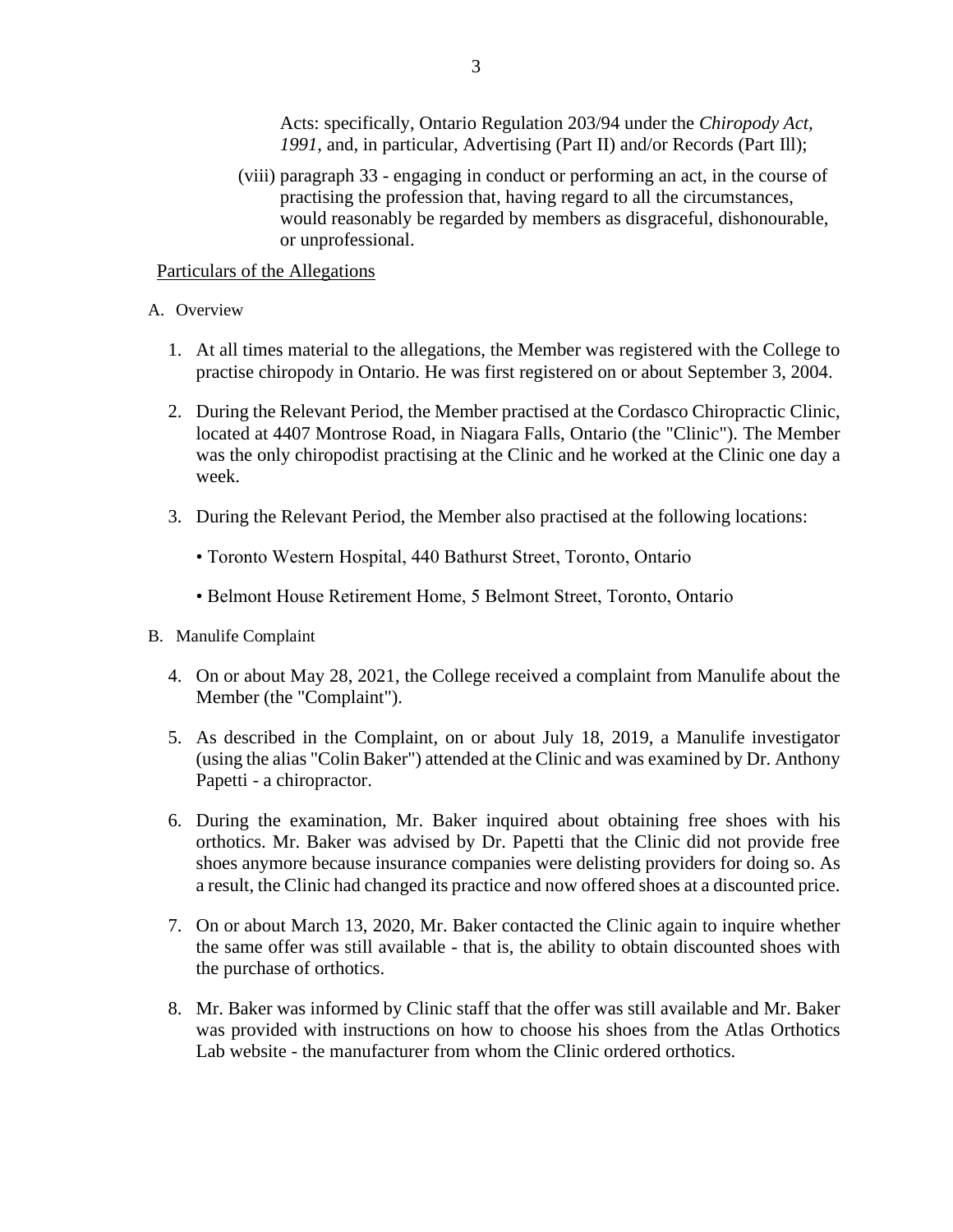- 9. The investigator selected a pair of New Balance shoes on the Atlas Orthotics Lab website. Mr. Baker than confirmed that the shoes had a retail value of \$169.99 on the New Balance Canada website.
- 10. In or about early March 2021, the Clinic was identified by Manulife as having a high utilization rate by plan members employed by a certain Manulife client. As a result, Mr. Baker contacted the Clinic again. He was told that the orthotics and shoes were still available, but he required an examination and assessment by the Member.
- 11. On or about April 6, 2021, the Member had a video chat with Mr. Baker, which the Member described as a "consult".
- 12. The Member directed Mr. Baker to focus the camera on his cellphone to the area of his arches - so the Member could examine Mr. Baker's arches. The Member then directed Mr. Baker to stand up and walk back and forth - all the while holding the cellphone focusing on the investigator's feet. That was the extent of the Member's examination.
- 13. During the video chat, the Member also spoke with Mr. Baker about the shoes he had chosen and whether the orthotics manufacturer would still have that model in stock.
- 14. Following the assessment conducted by the Member, Mr. Baker was provided with a biomechanical and gait analysis report, which was signed by the Member and dated April 6, 2021.
- 15. Mr. Baker was also provided with a printout of a foot scan dated April 6, 2021. The scan report identified the Member as the "practitioner".
- 16. A second investigator, identified as a friend of Mr. Baker, was tasked to pick up and pay for Mr. Baker's orthotics and shoes at the Clinic. On or about April 9, 2021, the investigator attended at the Clinic and was provided with the orthotics and the shoes by the Clinic staff.
- 17. In two separate transactions, the investigator paid \$475.00 for the orthotics and \$65.00 for the shoes. There was no mention of shoes supplied by the orthotics manufacturer on the invoice provided by the Clinic, which included the Member's name and College registration number.
- 18. In prescribing and/or purporting to prescribe orthotics to his patient, the Member did not perform and/or document in his patient records an adequate assessment in accordance with the College's standards. In particular, the Member failed:
	- (a) to meet with the patient in-person and conduct a physical examination;
	- (b) to obtain an adequate patient history;
	- (c) to perform an adequate biomechanical assessment and/or gait analysis;
	- (d) to obtain and/or document informed consent;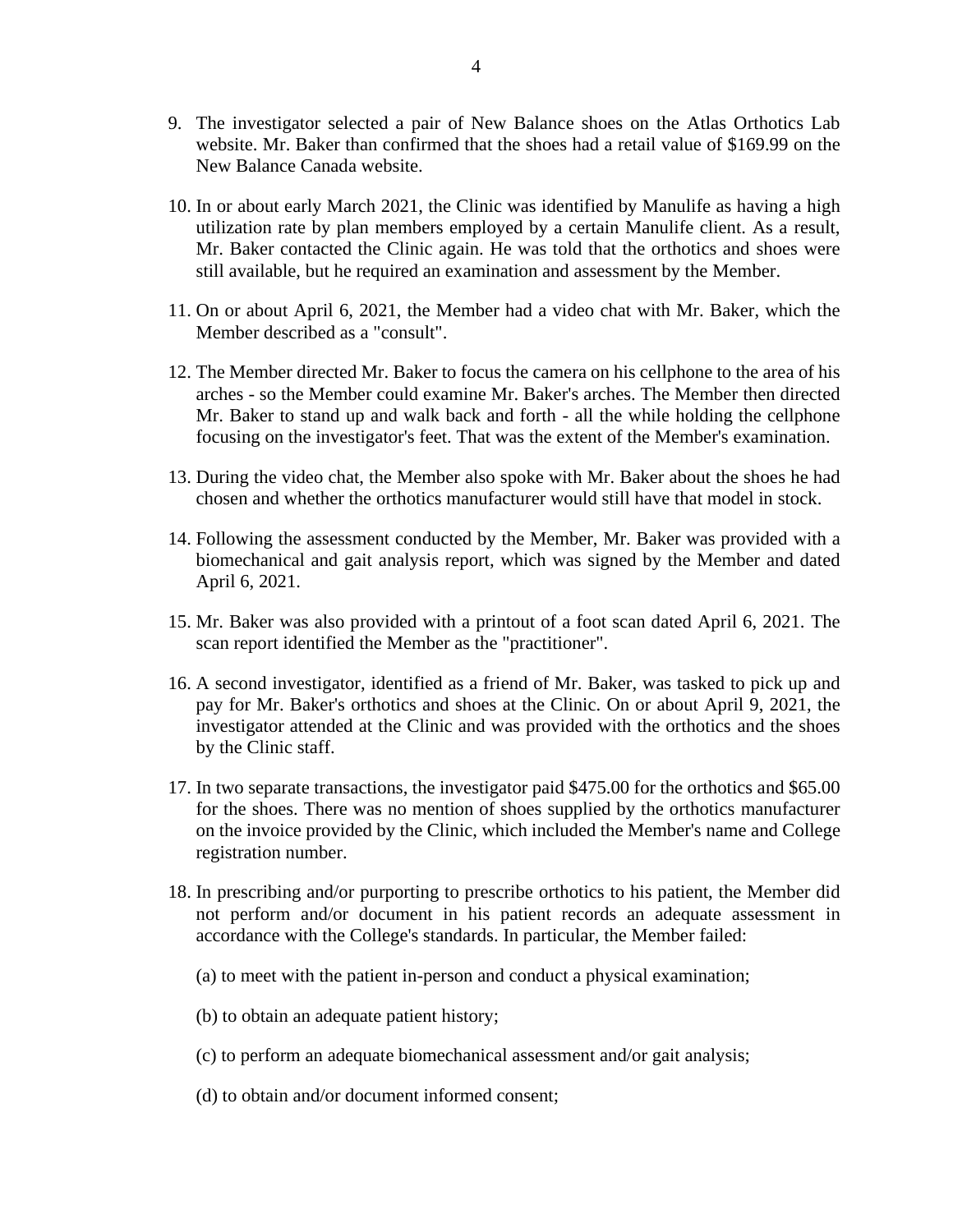- (e) to provide a range of treatment options to the patient and/or determine if a different treatment was appropriate before prescribing orthotics;
- (f) to document and discuss with the patient the treatment plan;
- (g) to perform an appropriate casting or scanning procedure;
- (h) to evaluate the casts or scans to ensure they were accurate and matched the contours of the patient's foot;
- (i) to fit and dispense the orthotics to his patient and ensure that the devices matched the prescription and matched the contours of the patient's foot;

and/or

- (j) to provide appropriate follow-up care to his patient.
- 19. The Member also failed to maintain patient records in accordance with the regulations and the College's standards.
- 20. In prescribing and/or purporting to prescribe orthotics to his patient, the Member signed, issued and/or submitted documents that were false and/or misleading in support of a benefits claim for orthotics.
- 21. In prescribing orthotics to his patient, the Member was aware and/or participated in the practice of providing incentives to patient (in the form of discounted shoes) who purchased orthotics from the Clinic - a business practice that is contrary to the College's advertising regulations and/or the College's standards.
- 22. The records created, issued and/or signed by the Member and provided to his patient to support their benefits claims do not disclose that the patient received discounted shoes with the purchase of their orthotics, which were supplied to the Clinic by Atlas Orthotics Lab.

### **Member's Plea**

2. At the outset of the hearing, the College sought leave to withdraw allegation  $2(a)(iv)$  of the Notice of Hearing. The Panel granted leave and the allegation was withdrawn. The Member admitted to the remaining allegations set out in the Notice of Hearing. The Panel conducted an oral plea inquiry at the hearing. The Panel was satisfied that the Member's admissions were voluntary, informed and unequivocal.

### **Agreed Statement of Facts**

3. The parties tendered an Agreed Statement of Facts into evidence which is found at Tab 2 of Exhibit 1. The Agreed Statement of Facts provided as follows: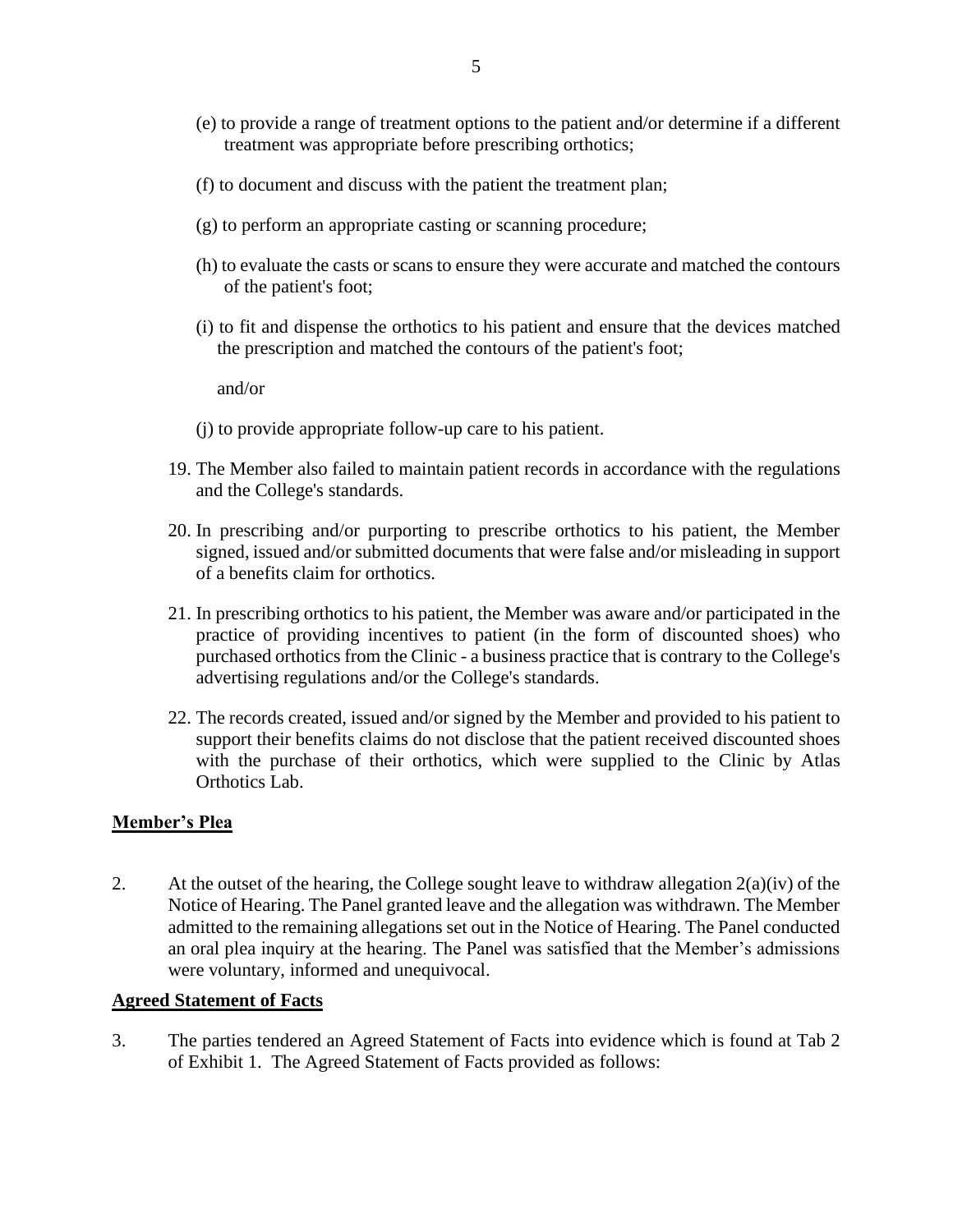- 1. Erwin Mendoza ("**Mr. Mendoza**" or the "**Member**") was at all material times a registered member of the College. He was first registered on or about September 3, 2004 and, prior to these proceedings, Mr. Mendoza had no prior discipline history.
- 2. During the Relevant Period, the Member practised at the Cordasco Chiropractic Clinic, located at 4407 Montrose Road, in Niagara Falls, Ontario (the "Clinic"). The Member was the only chiropodist practising at the Clinic and he worked at the Clinic one day a week.
- 3. During the Relevant Period, the Member practised at the following locations:
	- Toronto Western Hospital, 440 Bathurst Street, Toronto, Ontario
	- Belmont House Retirement Home, 5 Belmont Street, Toronto, Ontario
- 4. On or about May 28, 2021, the College received a complaint from Manulife about the Member (the "**Complaint**").
- 5. As described in the Complaint, on or about July 18, 2019, a Manulife investigator (using the alias Colin Baker) attended at the Clinic and was examined by Dr. Anthony Papetti - a chiropractor.
- 6. During the examination, Mr. Baker inquired about obtaining free shoes with his orthotics. Mr. Baker was advised by Dr. Papetti that the Clinic did not provide free shoes anymore because insurance companies were delisting providers for doing so. As a result, the Clinic had changed its practice and now offered shoes at a discounted price.
- 7. On or about March 13, 2020, Mr. Baker contacted the Clinic again to inquire whether the same offer was still available - that is, the ability to obtain discounted shoes with the purchase of orthotics
- 8. Mr. Baker was informed by Clinic staff that the offer was still available and Mr. Baker was provided with instructions on how to choose his shoes from the Atlas Orthotics Lab website - the manufacturer from whom the Clinic ordered orthotics.
- 9. The investigator selected a pair of New Balance shoes on the Atlas Orthotics Lab website. Mr. Baker than confirmed that the shoes had a retail value of \$169.99 on the New Balance Canada website.
- 10. In or about early March 2021, the Clinic was identified by Manulife as having a high utilization rate by plan members employed by a certain Manulife client. As a result, Mr. Baker contacted the Clinic again. He was told that the orthotics and shoes were still available, but he required an examination and assessment by the Member.
- 11. On or about April 6, 2021, the Member had a video chat with Mr. Baker, which the Member described as a "consult".
- 12. The Member directed Mr. Baker to focus the camera on his cellphone to the area of his arches - so the Member could examine Mr. Baker's arches. The Member then directed Mr. Baker to stand up and walk back and forth - all the while holding the cellphone focusing on the investigator's feet.
- 13. During the video chat, the Member asked Mr. Baker if anything had changed from his previous visit, and asked if he had sustained any injuries or had any surgeries between the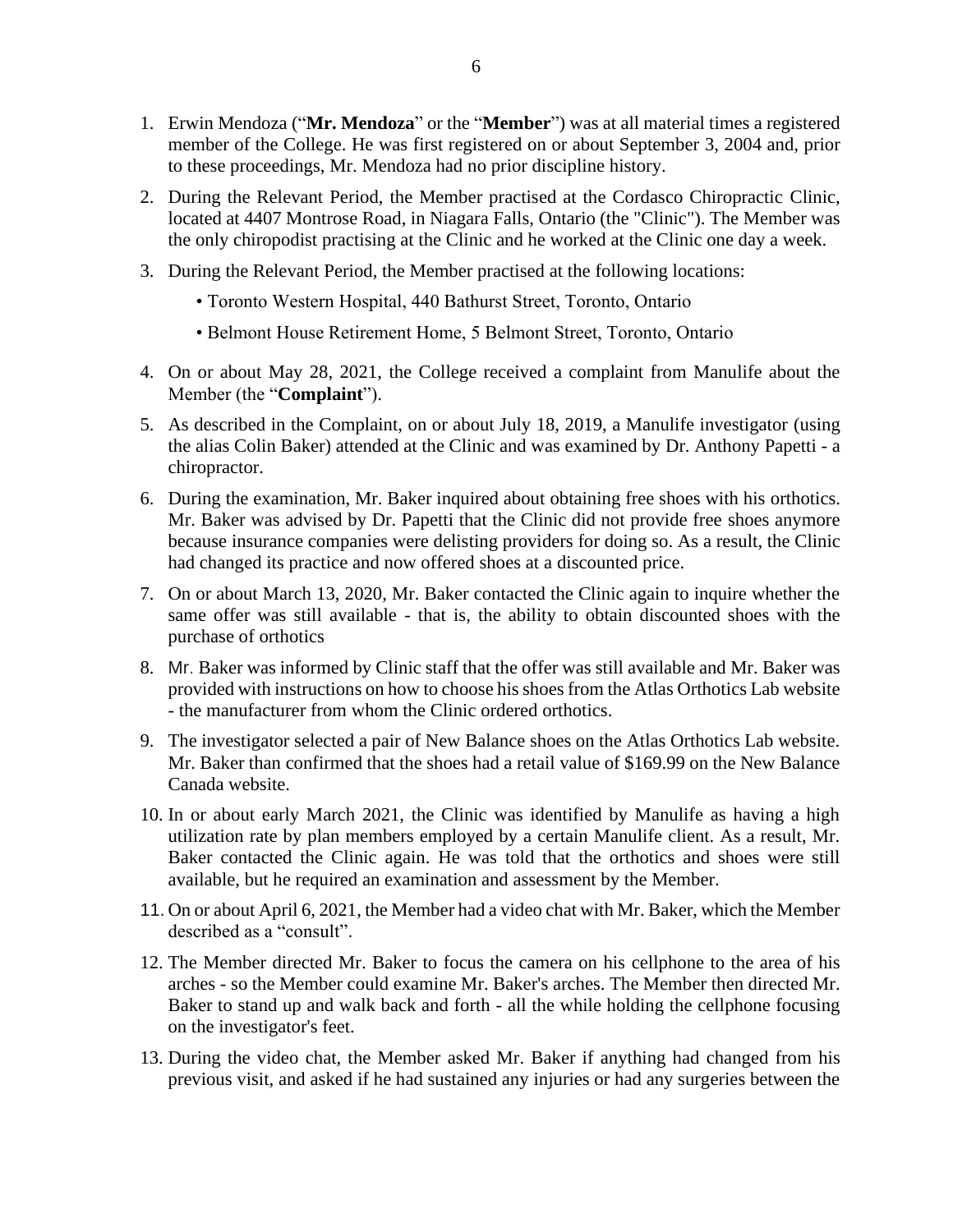last appointment and the current appointment. The Member then asked what type of shoes Mr. Baker intended to use the orthotics in.

- 14. Mr. Baker responded he would use the orthotics in running shoes and asked Mr. Mendoza whether the orthotics manufacturer would still have that model in stock. The Member suggested that Mr. Baker should ask Dr. Papetti regarding the availability of shoes. The Member also asked whether Mr. Baker was still employed by the LCBO, as the receptionist had asked for this clarification. Attached as **Exhibit "A"** to the Agreed Statements of Facts is an audio recording of the video chat between Mr. Baker and the Member.
- 15. Following the assessment, Mr. Baker was provided with a biomechanical and gait analysis report, which was signed by the Member and dated April 6, 2021.
- 16. Mr. Baker was also provided with a report for a foot scan, which was dated April 6, 2021. The scan report identified the Member as the "practitioner", although the Member did not scan Mr. Baker's feet. A scan was conducted on July 18, 2019, when Mr. Baker previously attended the Clinic and was assessed by Dr. Papetti.
- 17. A second investigator, identified as a friend of Mr. Baker, was tasked to pick up and pay for Mr. Baker's orthotics and shoes at the Clinic.
- 18. On or about April 9, 2021, the investigator attended at the Clinic and was provided with Mr. Baker's orthotics and the shoes by the Clinic staff.
- 19. If the Member were to testify it would be his evidence that he was unable to attend the Clinic for Mr. Baker's scheduled pick-up as he was not informed by the Clinic staff about the pick-up until after the orthotics and shoes had been collected.
- 20. In two separate transactions, the investigator paid \$475.00 for the orthotics and \$65.00 for the shoes. There was no mention of shoes supplied by the orthotics manufacturer on the invoice provided by the Clinic, which included the Member's name and College registration number.
- 21. The Member's last day of work at the Clinic was February 22, 2022, and is now only working at Toronto Western Hospital where his practice does not involve the prescription of orthotics.
- 22. The Member admits that he did not perform and/or document in his patient records an adequate assessment for the prescription of orthotics in accordance with the College's standards. In particular, the Member failed to:
	- (a) meet with the patient in-person and conduct a physical examination;
	- (b) obtain an adequate patient history;
	- (c) perform an adequate biomechanical assessment and/or gait analysis;
	- (d) to obtain and/or document informed consent;
	- (e) provide a range of treatment options to the patient and/or determine if a different treatment was appropriate before prescribing orthotics;
	- (f) document and discuss with the patient the treatment plan;
	- (g) perform an appropriate casting or scanning procedure;
	- (h) evaluate the casts or scans to ensure they were accurate and matched the contours of the patient's foot;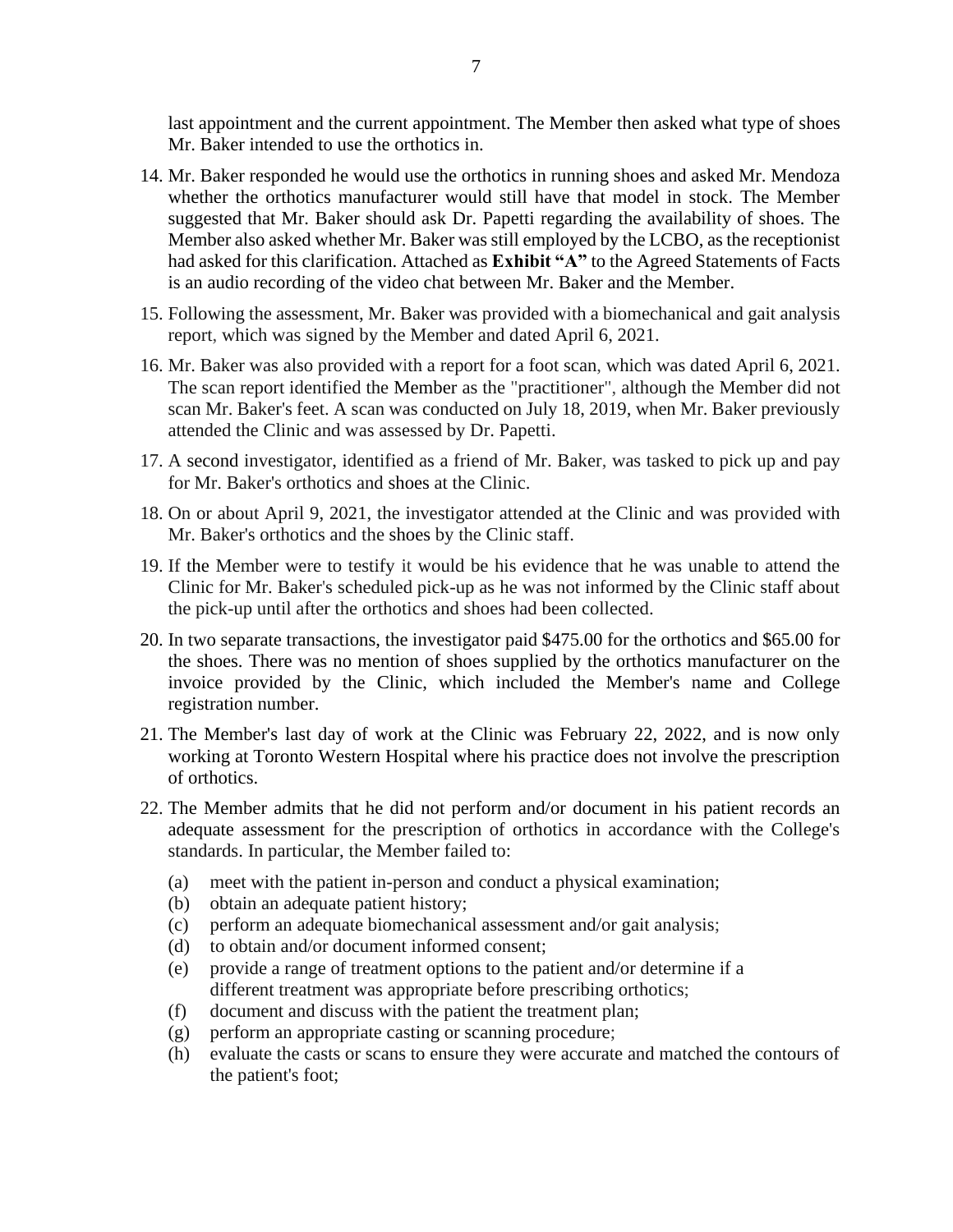- (i) fit and dispense the orthotics to his patient and ensure that the devices matched the prescription and matched the contours of the patient's foot; and
- (j) provide appropriate follow-up care to his patient.
- 23. The Member also admits that he failed to maintain patient records in accordance with the regulations and the College's standards. In particular, the Member signed, issued and submitted documents that were false or misleading in order to support of a benefits claim to Manulife for the orthotics.
- 24. The Member was aware of the Clinic's practice of providing incentives (in the form of discounted shoes) to patients who purchased orthotics from the Clinic. The Member did not set the policies of the Clinic nor did he personally encourage Mr. Baker to purchase shoes. Nonetheless, the Member acknowledges that he was aware that the Clinic's business practice was contrary to the College's advertising regulations and/or the College's standards.
- 25. The records created, issued or signed by the Member, or on his behalf, do not disclose to Manulife that the patient received discounted shoes with the purchase of their orthotics, both of which were supplied by the orthotics manufacturer, Atlas Orthotics Lab.
- 26. The following written standards of the College are standards of practice of the profession at the relevant time and are appended as Exhibits "B" to "E" to the Agreed Statement of Facts:
	- a. Assessment and Management;
	- b. Patient Relations;
	- c. Records; and
	- d. Prescription Custom Foot Orthoses.
- 27. Based on the facts set out above, the Member admits that he committed acts of professional misconduct within the meaning of the following paragraphs of section 1 of the *Professional Misconduct Regulation,* 0 . Reg. 750/93 under the *Chiropody Act, 1991:*
	- (i) paragraph 2 failing to meet or contravening a standard of practice of the profession) and, in particular, the College's standards pertaining to:
		- a. Assessment and Management;
		- b. Patient Relations;
		- c. Records; and/or
		- d. Prescription Custom Foot Orthoses;
			- (ii) paragraph 10 practising the profession while the member is in a conflict of interest;
			- (iii) paragraph 17 failing to keep records as required by the regulations;
			- (iv) paragraph 20 signing or issuing, in the member's professional capacity, a document that contains a false or misleading statement;
			- (v) paragraph 21 submitting an account or charge for services that the member knows is false or misleading;
			- (vi) paragraph 30- contravening the Chiropody Act, 1991, the Regulated Health Professions Act, 1991, or the regulations under either of those Acts: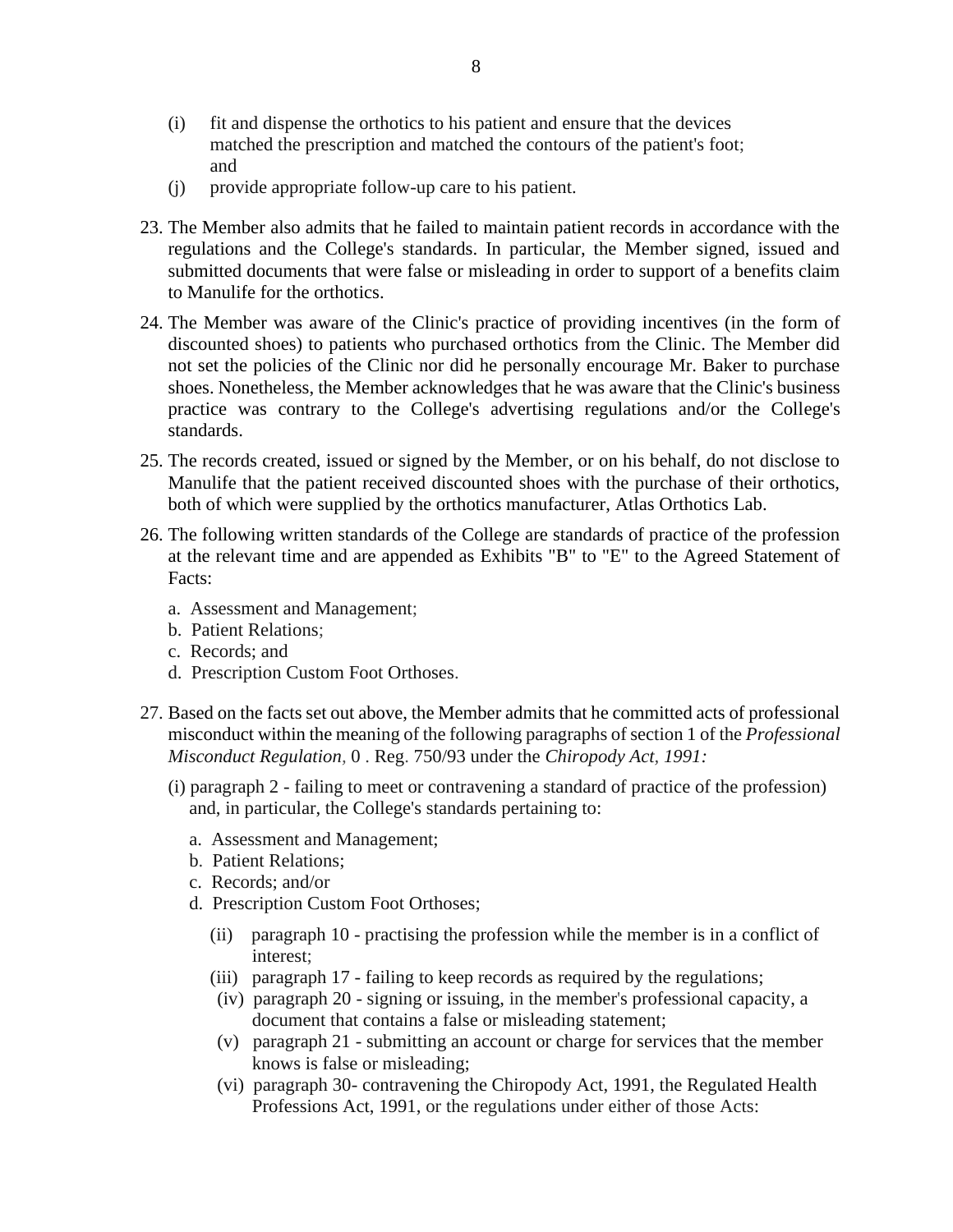specifically, Ontario Regulation 203/94 under the *Chiropody Act, 1991,* and, in particular, Advertising (Part II) and/or Records (Part Ill);

(vii) paragraph 33 - engaging in conduct or performing an act, in the course of practising the profession that, having regard to all the circumstances, would reasonably be regarded by members as disgraceful, dishonourable, or unprofessional.

## **Decision and Reasons on Liability**

- 4. In coming to its decision, the Panel considered the Member's admission of professional misconduct in the course of the plea inquiry, the evidence contained in the Agreed Statement of Facts, and the submissions of counsel.
- 5. The Panel is satisfied that the conduct described in the Agreed Statement of Facts constitutes professional misconduct as alleged in the remaining allegations in the Notice of Hearing and as admitted by the Member. The member failed to meet standards of practice of the profession in the following areas: (a) assessment and management; (b) patient relations; (c) records; and (d) prescription custom foot orthoses. The misconduct found in this matter would reasonably be regarded by the profession as dishonourable and unprofessional.

# **Penalty**

- 6. A Joint Submission on Penalty and Costs (the "**Joint Submission**") was put forward by the parties. The Joint Submission confirmed that the parties were jointly seeking the following:
	- 1. An oral reprimand;
	- 2. An order, effective as of March 7, 2022, suspending the Member's certification of registration for a period of eight (8) months, two (2) months of which will be remitted upon the Member completing the ProBe ethics course and the University of Toronto record-keeping course as outlined in paragraph 3(a) below;
	- 3. An order directing the Registrar to impose terms, conditions, and limitations on the Member's certificate of registration requiring the following:
		- (a) Prior to returning to practice, the Member shall complete both the ProBe ethics and the University of Toronto record-keeping course at his own expense;
		- (b) Upon returning to practice after his suspension, the Member is prohibited from imaging, casting, prescribing, constructing, fitting, dispensing and/or ordering the fabrication of orthotics for a period of fifteen (15) months (the "Restricted Period"). The Member is additionally not entitled to assign these duties to anyone else in his clinic, regardless of whether he receives a fee, during the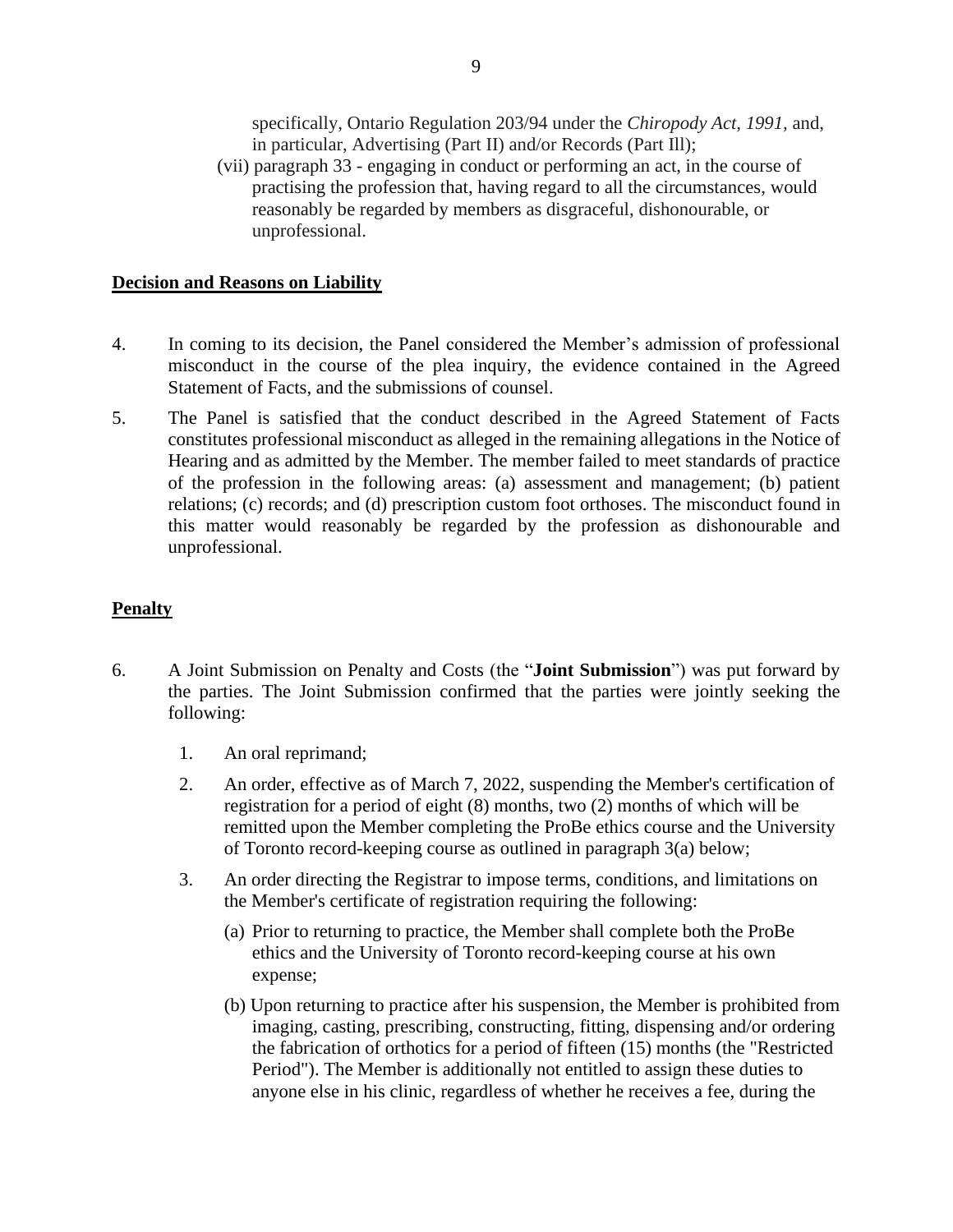Restricted Period, but shall refer such duties to another member of the College in good standing at another clinic not affiliated with the Member's clinic.

- (c) At his own expense, the Member will receive supervision of his chiropody practice with a supervisor approved by the Registrar for a period of eighteen months (18) from the date on which the Member returns to practice from the suspension. The terms of the supervision are as follows:
	- The supervisor shall visit with the Member in person on at least four (4) occasions - twice in the first six months and twice in the last twelve months;
	- The visits with the supervisor will be unannounced;
	- The supervisor shall determine the length of each visit;
	- In conducting the supervision, the supervisor shall discuss ethics, practice management, record-keeping and compliance with the College's standards with the Member;
	- The supervisor shall prepare a report to the Registrar after the second (2) visit and after the fourth (4) visit;
	- The Member shall seek consent from his patients to share personal health information with his supervisor in order to allow the supervisor to review client files and engage in review;
	- The Member shall provide the supervisor with the Discipline Committee's decision and then provide written confirmation to the Registrar, signed by the supervisor, that the supervisor has received and reviewed the final decision;
- (d) In the event that the Member obtains employment to provide chiropody services during the eighteen (18) months following the date on which he is able to return to practice after his suspension, the Member shall:
	- notify any current or new employers of the Discipline Committee's final decision;
	- ensure the Registrar is notified of the name, address, and telephone number of all employer(s) within fifteen (15) days of commencing employment;
	- provide his employer(s) with a copy of:

o the Discipline Committee's Order;

- o the Notice of Hearing;
- o the Agreed Statement of Facts;
- o the Joint Submission on Penalty;
- o a copy of the Discipline Committee's decision; and
- o have his employer forward a report to the Registrar within fifteen (15) days of commencing employment confirmation that the employer has received the documents noted above and agrees to notify the Registrar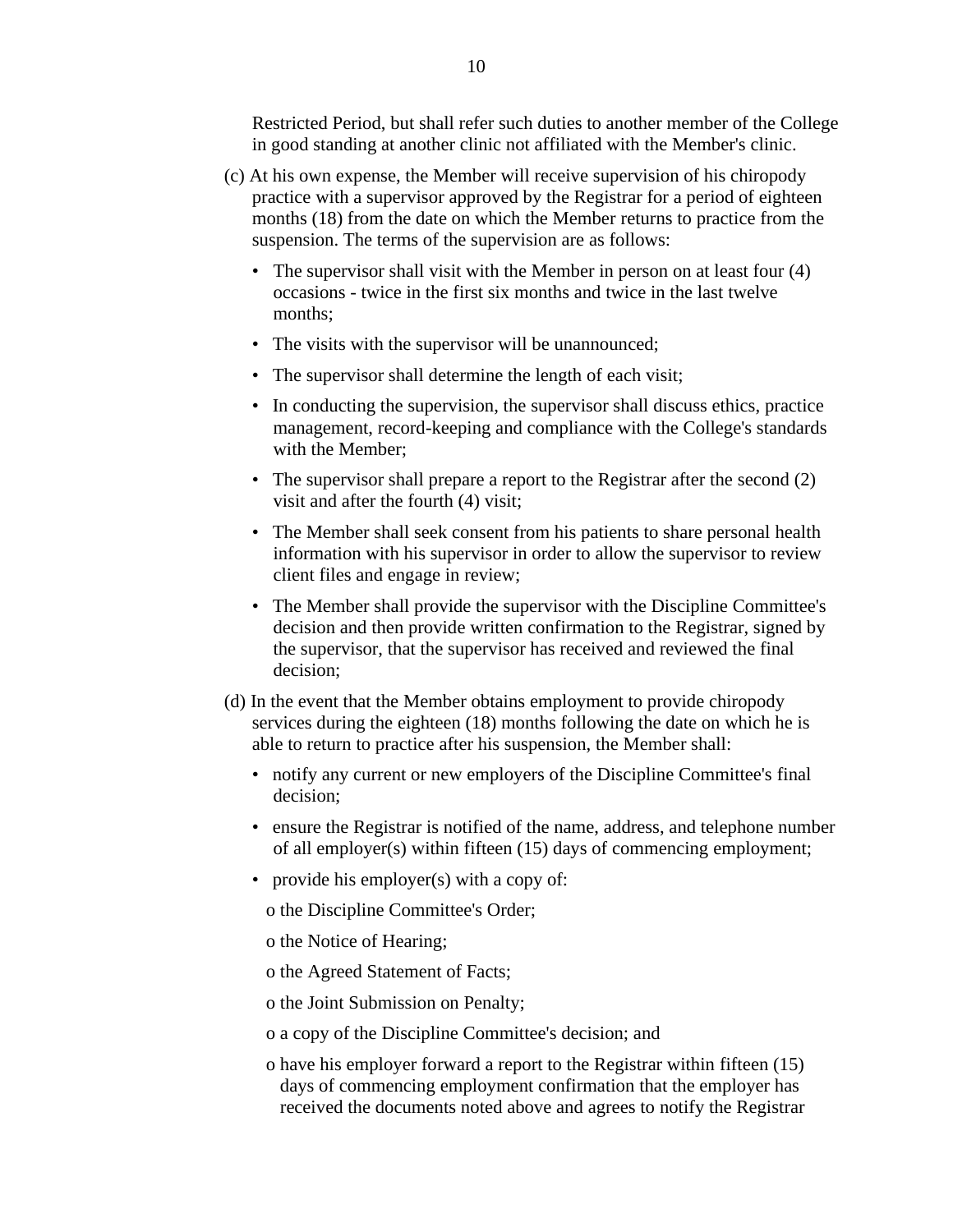immediately upon receipt of any information that the Member is not complying with the College's standards;

- (e) An order that the Discipline Committee's decision be published, in detail with the Member's name, in the College's official publication, on the College's website, and/or on the College's public register;
- (f) An order directing the Member to pay costs to the College in the amount of \$6,000.00, which amount will be paid in installments as follows:
	- \$2,000.00 on March 2, 2022;
	- \$333.33 on April 1, 2022;
	- \$333.33 on May 1, 2022;
	- \$333.33 on June 1, 2022;
	- \$333.33 on July 1, 2022;
	- \$333.33 on August 1, 2022;
	- \$333.33 on September 1, 2022;
	- \$333.33 on October 1, 2022;
	- \$333.33 on November 1, 2022;
	- \$333.33 on December 1, 2022;
	- \$333.33 on January 1, 2023;
	- \$333.33 on February 1, 2023; and
	- \$333.37 on March 1, 2023.

# **Decision and Reasons on Penalty and Costs**

- 7. The Panel reviewed the Joint Submission and received submissions from counsel in the course of the hearing. The Panel is satisfied that the order proposed in the Joint Submission does not bring the discipline process of this College into disrepute and is not contrary to the public interest. In the circumstances, the penalty proposed is reasonable and was so ordered by the Panel before the conclusion of the hearing.
- 8. The terms contained in the Joint Submission are reasonable and commensurate with the seriousness of the misconduct found in this case.
- 9. The Member's actions were financially motivated. His conduct brings shame upon all members of the College and lowers the public perception of the profession. This behaviour can also create a negative perception of the profession within the insurance industry. The Member's conduct required an investigation and ultimately resulted in the within hearing. The costs of both the investigation and the hearing create significant economic consequences that other members of the College bear.
- 10. The Joint Submission contemplates rehabilitation and deterrence. The suspension of the Member's certificate of registration for eight (8) months, in combination with the ability to